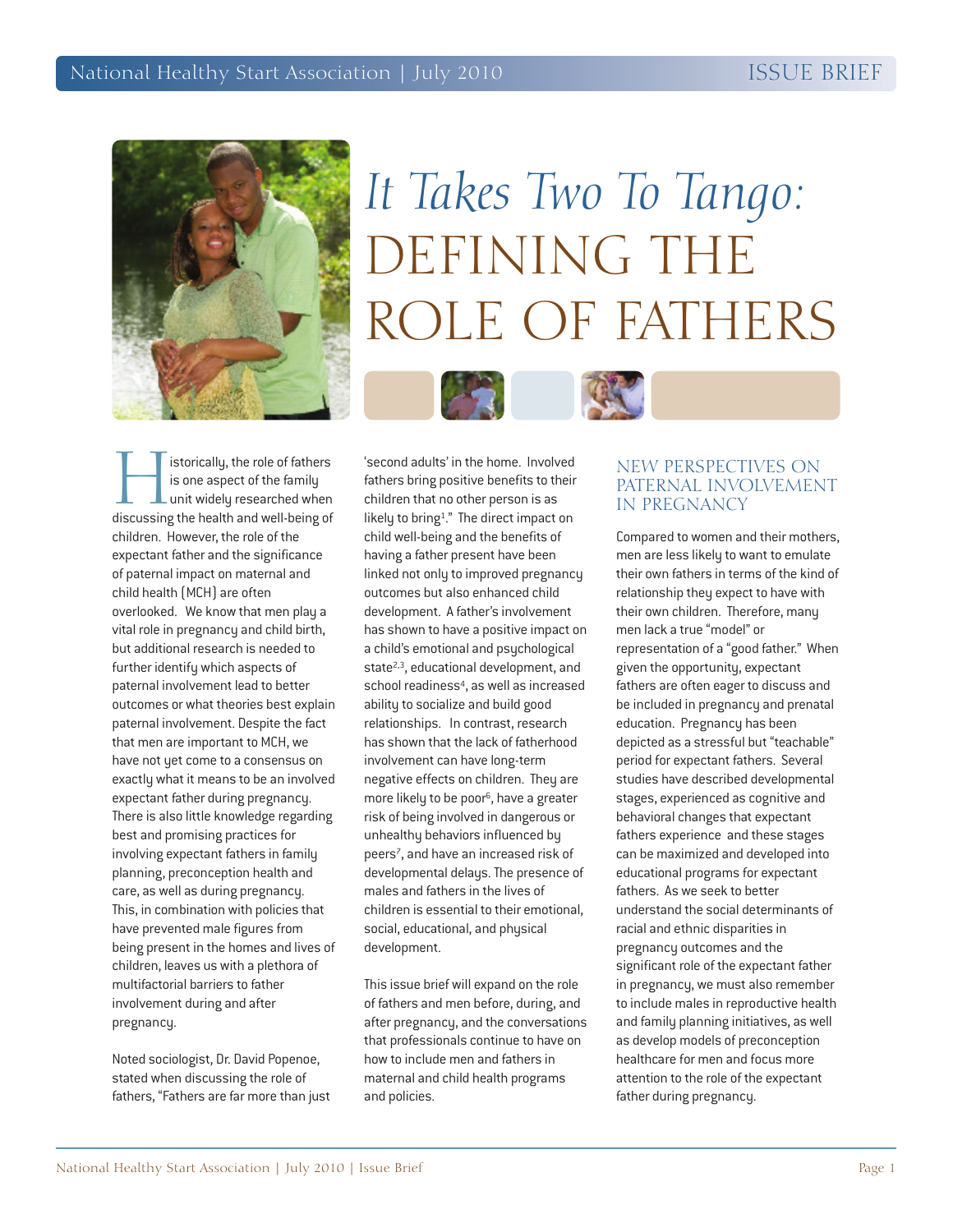The issue of paternal involvement in pregnancy is one that the Joint Center for Political and Economic Studies (the Center) Health Policy Institute is raising awareness around and tackling head on. A great deal of what is learned about the role of the expectant father in pregnancy outcomes stems from research on the mother. As a result, in 2009, the Center convened the Commission on Paternal Involvement in Pregnancy Outcomes (CPIPO) to focus on the role of the expectant father. CPIPO's purpose is to improve paternal involvement in pregnancy and family health by reframing debates and informing research, policy, and practice to support greater involvement of expectant fathers in pregnancy. CPIPO objectives are to: 1) identify programmatic barriers to improving men's preconception health and paternal involvement in pregnancy and suggest options for overcoming barriers; 2) develop standardized research, policy, educational, and practice guidelines for improving paternal involvement in pregnancy outcomes; and 3) develop a national media strategy intended to shift the men's health focus to a more positive, direct, active, and constructive role in the reproductive health agenda. To that end, in May 2010, CPIPO released a set of policy and research recommendations that support and enhance the role of the expectant father to ensure healthy pregnancies and infants.These recommendations focus on three specific areas: addressing policy barriers to paternal involvement; promoting best and promising practice in paternal involvement (preconception and reproductive life planning, and pregnancy and childbirth); and examining research on paternal involvement and pregnancy outcomes.



The recommendations presented by the CPIPO urge national public health agencies to expand their programs around preconception health and reproductive life planning to have a greater emphasis on the role of fathers in not only the lives of the children but also in the lives of the mother. The CPIPO are also calling on major public health programs, health related professional associations, and national organizations to increase education and raise awareness on the roles of fathers throughout pregnancy and childbirth. From promoting more fatherfriendly hospital settings and policies to increasing funding for researchers to conduct studies on the physiological and behavioral changes in expectant fathers, these recommendations encourage us all to re-examine our work around fathers and male involvement. When we can change our systems, we can change our communities, and we can improve the lives of families.

## CONVERSATIONS FROM THE FIELD

Many researchers and experts have often had disagreements about what it means to be "an involved father." Michael Lamb and his colleagues first identified father involvement as a multidimensional concept, encompassing engagement, availability, and responsibility. It is evident that there are varying opinions about what this concept of "involved father" really means. The National Healthy Start Association (NHSA) asked a few experts and colleagues in the field to share their insights on how they define a father or the role of a father. These men in

the field work with families every day, they create programs and policies to ensure fathers and men are at the table, they counsel men and women on reproductive life planning, and many of them are also fathers. When asked, "What is the role of a father?" our experts were very honest and enlightening. It is not a simple question, yet it is one we often ask ourselves in this field. As you will read, this question does not have a clear answer but demands critical attention.

#### Jermane Bond, PhD

*Research Associate, Joint Center for Political and Economic Studies, Health Policy Institute, and a Father* A father's role involves his capacity to: 1) Promise; 2) Provide; and 3) Protect. Fathers must be willing to make a pledge to be the best parent they can possibly be which means learning from mistakes and understanding his influence on the well-being of his children. Subsequently, fathers should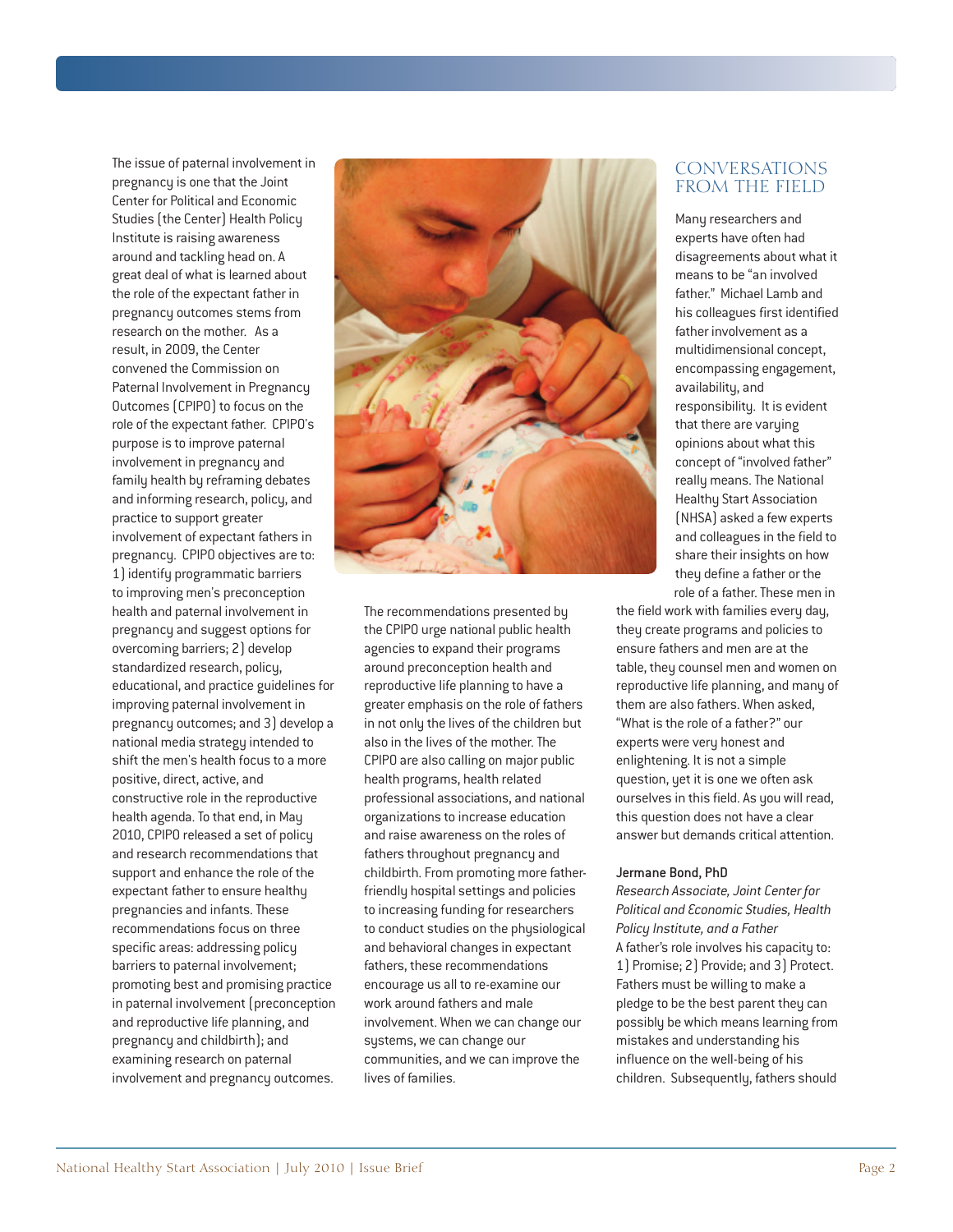also be empowered to provide healthy and nurturing environments for their children to thrive and learn. Lastly, fathers must protect their offspring socially, physically, emotionally, and economically through their livelihood with compassion and enduring love.

#### Michael Lu, MD, MPH

*Associate Professor of Obstetrics, Gynecology and Public Health, UCLA Schools of Medicine and Public Health, Co-Chair-CPIPO, and a Father* The role of a father is defined by the needs (and goals) of a family. In some families, the father may be the primary bread-winner; in other families, the father may be the primary caregiver. The father may play multiple roles in a family – provider, listener, comforter, caregiver, teacher, disciplinarian, chauffeur, butler, dishwasher, and leaky faucet repairman. These roles may change over time. Before pregnancy, the (biological) father's role is to take care of himself so he can pass on healthy genetic materials. Before, during, and beyond pregnancy, the father also needs to support and nurture the mother, as well as model a



healthy relationship for his children. In infancy and early childhood, the father needs to support breastfeeding, help with diaper changes, give baths, take his children to doctors' appointments, drop off and pick up his children from the daycare, read to his children nightly, play, nurture, teach right from wrong, and so on.

#### Willie Parker, MD, MPH

*Medical Director, Planned Parenthood, Washington, DC and Co-Chair-CPIPO* What is the role of a father? That question is hard to answer because the term describes a role, as well as an action. Fatherhood is a role that is played and is better served than defined. Whatever the definition of fatherhood is, it may be easiest to start with the definition of what fatherhood is not. A father is not simply the person who is the male participant in the reproductive process. Someone once said, "It is much easier to become a father than to be one." A functional definition of a father is the person who fulfills the role of the co-parent with the mother of a child, and his value is a function of how he fulfills that role. Lisa Rogers said, "A man's worth is measured by how he parents his children. What he gives them, what he keeps away from them, the lessons he teaches, and the lessons he allows them to learn on their own." Captured in this definition is the father's role as a provider, a protector, a teacher, and a cheerleader. These are all needs that everyone has, and in a healthy situation, they get from a female parent(mom) and a male parent (dad). When there is not a stable person around in a child's household, these nurturing activities can occur in a community. I call it "Dad by committee." I didn't have a 'man' in my house, but there were men in the community who gave me these things, my friends' fathers, good men in the



community, teachers, and Sunday School leaders. In a Forrest Gump kind of definition, "Father is as father does."

#### Kenneth Scarborough, M.Div, MPH

*Male Involvement Coordinator – REACHUP, Inc, Volunteer Coordinator of NHSA National Male Initiative Where Dads Matter, and a Father* The way I define a father's role is uniquely related to the role of development from a boy to a man and all the learning and growth that occurs through the process. Preparing to be a father encompasses the qualities of learning to become a man. This includes making sound decisions, taking responsibility, problem solving, conflict resolutions, ingenuity, creativity, level headedness, integrity, care-giving, sharing, and respect. I am convinced that for this to happen, men becoming fathers must be in a healthy relationship, and, for me, that means marriage. My personal belief is marriage is the ideal model for relationships because there is a binding agreement/covenant/contract that connects the two parties for a lifetime which spans the growth and development of not only the relationship but the children that will be born into the relationship. In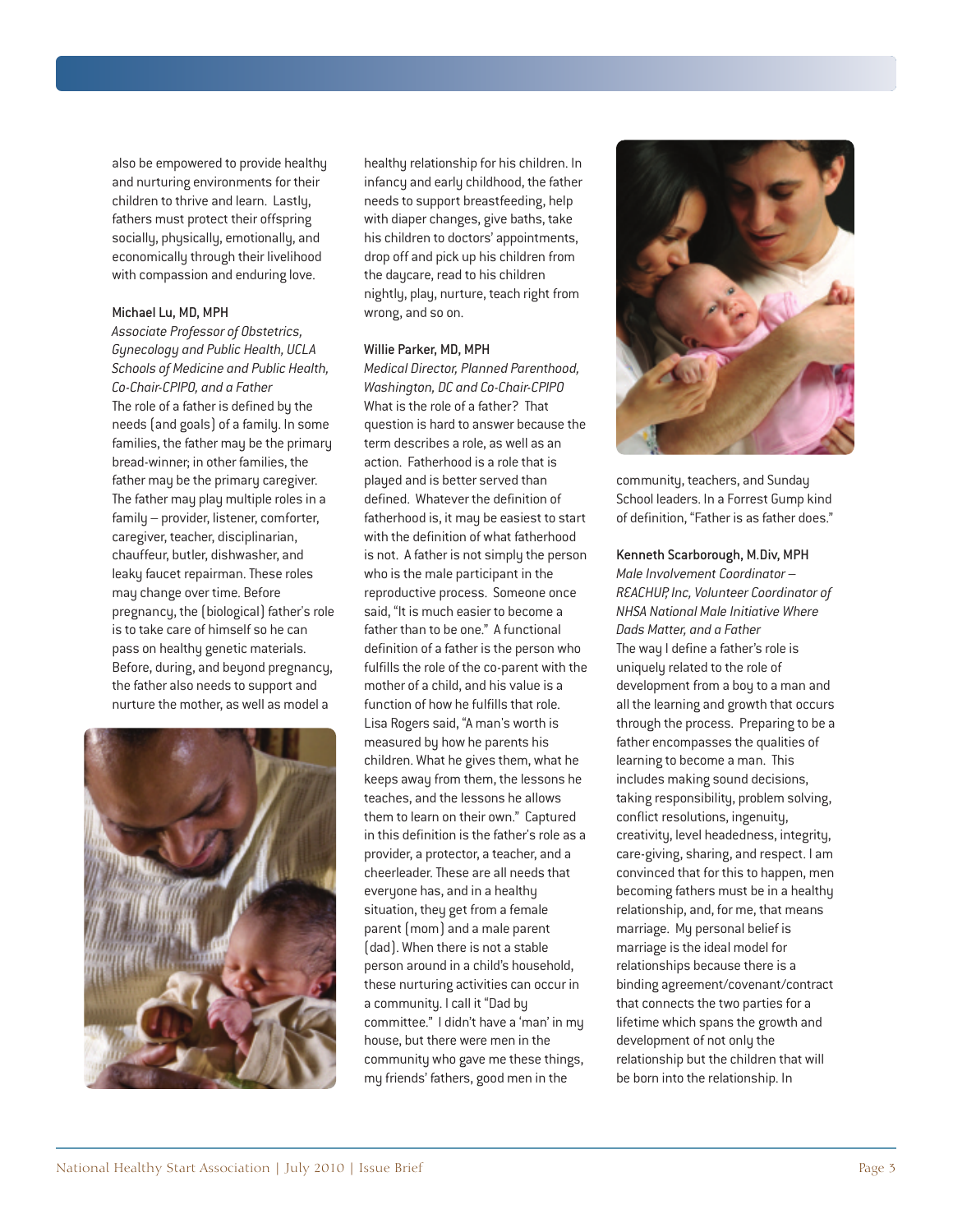addition to being in a healthy relationship, there needs to be focused thought and a plan about having a child or children. This does not happen at conception but during pre-conception, pregnancy, post partum and all the years to follow. Fathers never stop fathering; their roles just change as the child grows and develops. I am convinced that involvement of the father is key in the early stages, such as going to doctors' appointments with the mom, helping to reduce stress at home by helping out around the house more, being in the delivery room, changing diapers, reading to the child, and remaining active in every aspect of the child's life and the mother's life. This will demonstrate his love for each of them both individually and collectively.

#### Roland Warren, MBA

*President, National Fatherhood Initiative, and a Father* Every child has a "hole in his soul" in the shape of their father, and when fathers are unable or unwilling to fill that hole, it leaves a wound that is not easily healed. Therefore, it is the responsibility of good fathers to provide for, nurture, and guide their children. This means they have to be physically, emotionally, and spiritually involved in their children's lives so their children feel loved and affirmed. For the National Fatherhood Initiative, this is captured by our "mantra" for fathers – be involved, responsible, and committed.

## HEALTHY START AND THE ROLE OF FATHERS

The National Healthy Start Association and the Healthy Start Projects (the Projects) have remained committed in our efforts of supporting men and their relationships with their children, families, and communities. NHSA and the Projects recognize the significance of a dad's role in the lives of moms and children. We know that his presence and involvement is crucial in the field of maternal and child health. To that end, the NHSA National Male Initiative (the Initiative), *Where Dads Matter,* was developed to further enhance the work of the Projects towards improving the health of women and children. The Initiative's primary goals have focused on ensuring projects include men and fathers within their programmatic activities, developing a curriculum and tools specific to Healthy Start, and



creating a framework of best practices and models that can be used by the Projects and other community-based organizations. As the Initiative evolved into a national structure, the Projects identified several benefits of why male involvement/fatherhood programs and services were so essential to their work.These benefits include: decreased stress mothers experience from rearing children alone; increased community and family involvement, improved child development and wellness; and potential reduction in maternal risk factors that result in positive birth outcomes. In addition, after adopting a national fatherhood curriculum, projects reported positive outcomes experienced by their program such as improved case management, better mental health screening and greater awareness of thousands of men educated and trained in fathering and fatherhood. These noted outcomes and benefits by the Projects further demonstrated the key role that fathers play in promoting positive pregnancy and child development outcomes.

Collectively, NHSA and the Projects ensure that men and fathers are included in our national and local activities, and that they have a voice around the issues that impact maternal and child health. From the *Male Initiative Program* in Pittsburgh, PA to the *Fathers for a Lifetime* program in Omaha, NE, the Healthy Start Projects and NHSA are doing our parts to keep fathers engaged, involved, and empowered. Whether it's spotlighting a dad within our national newsletter or focusing on the issue of fatherhood at our national conference, NHSA remains steadfast to its commitment to include men in our efforts to improve the overall health and well being of infants, children, and women.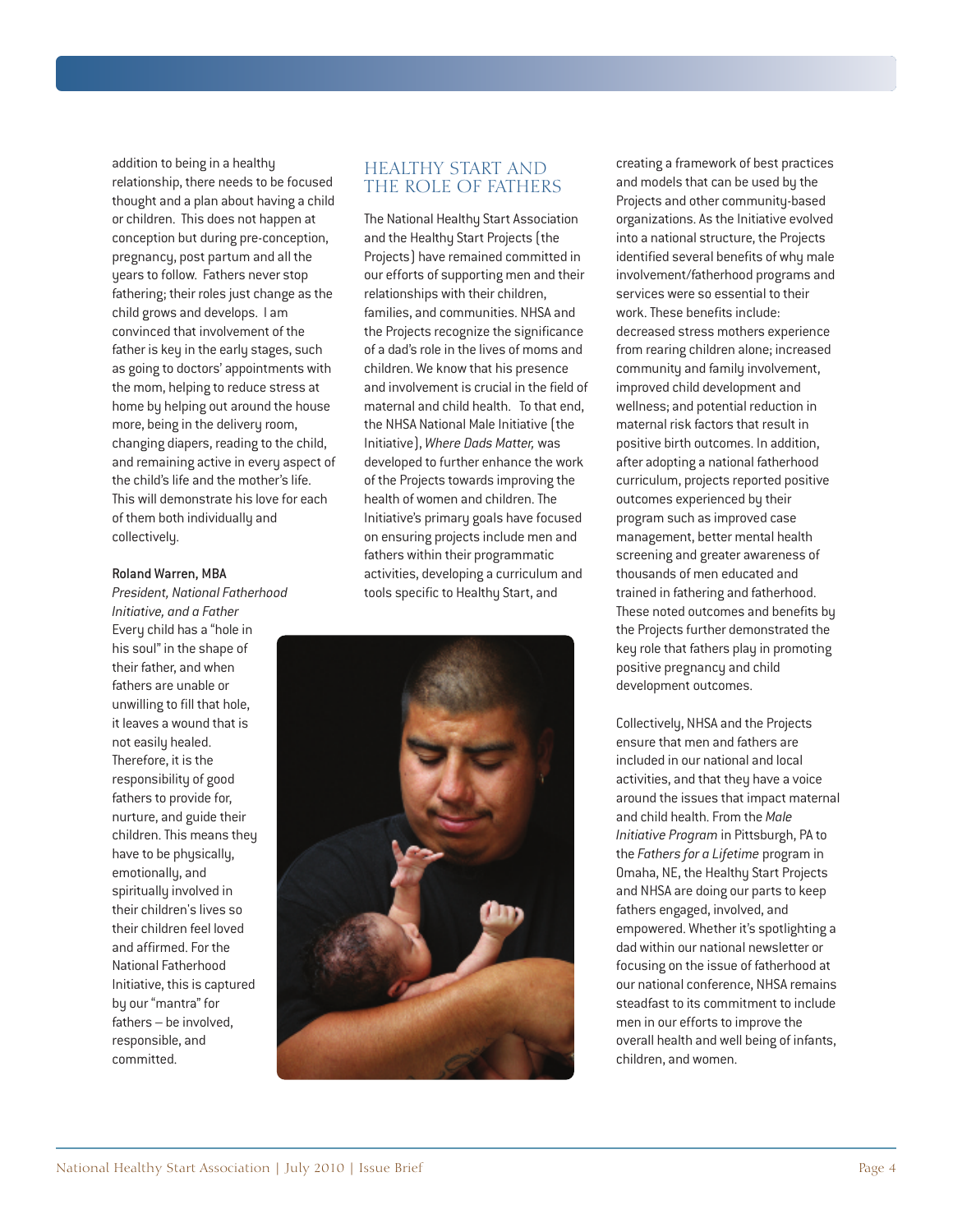### **STRATEGIES AND RECOMMENDATIONS FOR THE FUTURE**

Identifying strategies and crafting conversations on the essential role of fathers and men has always been a priority to NHSA. In addition to asking our experts about the role of fathers, we also asked them about strategies and recommendations to help guide NHSA, our members, and our partners as we continue working to include fathers in programs and policies. The following are a collective set of recommendations that include those from the experts and some from NHSA:

- Increase awareness. Individuals and organizations across all sectors of society – business, faith, civic, and government – need to understand how important it is for children to have involved, responsible, and committed fathers in their lives.
- Mandate agencies to look at the varying roles of fatherhood and develop concrete, programmatic ways to support men in fulfilling these roles in the lives of children that they biologically procreate or in the lives of the children that they accept parental responsibility for. Programs that support economic and job skills development, community watching and mentoring, and skills building for men and youth empower men to want to fulfill the roles of fathers.
- Create opportunities for men that allow them to discuss lessons learned, give advice, and share wisdom that can be passed on to others. Men can be instrumental in helping other men become not only healthy men but healthy and good fathers.
- Involve those individuals who represent the industries of sports, entertainment, business, and other "non-traditional" players into the game to reach fathers in creative ways for the betterment of our children, families, and communities.
- Include men, especially young men, in reproductive health initiatives and encourage them to create a reproductive life plan. As a result more men will feel included in family planning and a part of the discussion as it relates to procreation.
- Create "father-friendly environments" in the settings where men interact – community-based organizations, churches, hospitals, prisons, military bases, schools, and the workplace. This includes involving practitioners and ensuring that they are equipped to reach fathers at their points of need with fatherhood skill-building materials designed just for them.
- Evaluate existing fatherhood and male involvement programs and curricula, as well as identifying best practices that further validate the significance of fathers and men on maternal and child health outcomes.
- Increase funding opportunities to enable the continued development of programs, resources, and services that will target families and their needs.This is especially true of funding for fatherhood/male involvement programs and the evaluation of such programs. Currently, very little funding is available for community-based organizations to build these programs or curriculum into existing systems of care.
- Implement the CPIPO's 40 research, practice, and policy recommendations to improve involvement of expectant fathers in pregnancy, specifically: expanding efforts in and supports for research on paternal involvement in pregnancy; identifying and disseminating best practices for improving father involvement before, during, and beyond pregnancy including paternal support for breastfeeding; and reforming public policy, e.g. Temporary Assistance for Needy Families (TANF), Earned Income Tax Credit (EITC), parental leave, or child support.These measures remove disincentives and barriers and increase incentives and supports for paternal involvement.
- Continue research and the funding of studies. It has been proven that the presence or absence of fathers has a significant impact on the emotional, physical, cognitive, and psychological development of children. However, further research is needed in the area of paternal involvement and pregnancy.
- Continue these conversations with communities, funders, government agencies, nonprofit organizations and others on what is needed to strengthen families. It is important to build on the framework of public health organizations that have been working to create a national agenda around fathers and male involvement over the years. There are a number of groups that have this issue as their primary strategy; therefore, partnerships are essential to moving this effort forward. Including fathers and men in the public health agenda is essential to improving maternal and child health.